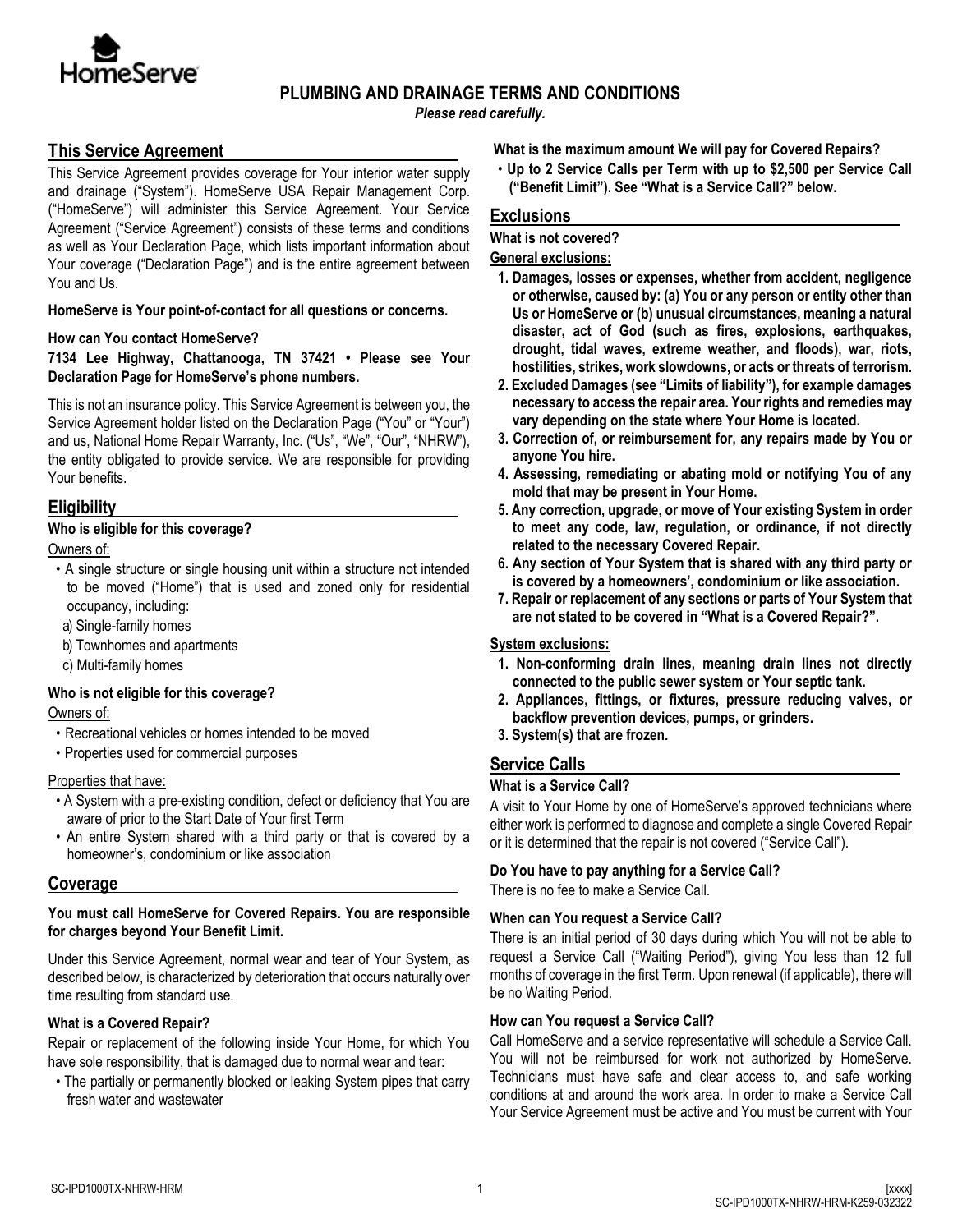payment(s) of the amount You agree to pay for this Service Agreement, as listed on Your Declaration Page ("Price"). Whether Your System is to be repaired or replaced is entirely within the discretion of HomeServe.

#### **What is the Covered Repair Guarantee?**

For 12 months, We will arrange at Our expense and choice for repair or replacement of Covered Repairs which are defective in materials or workmanship ("Covered Repair Guarantee"). We disclaim any and all statutory or common law warranties (whether express or implied) other than the Covered Repair Guarantee and any implied warranties that cannot be excluded under applicable law.

## **Term, cancellation and renewal**

#### **When does this Service Agreement start and how long is it?**

Your Service Agreement begins on the start date listed on Your Declaration Page ("Start Date") and continues for 12 months ("Term").

## **Can You cancel?**

You may cancel at any time by either calling HomeServe or going online to https://www.homeserveusa.com/cancel.

- If You cancel within 30 days of the Start Date, You will receive a full refund less any claims paid by Us.
- If You cancel more than 30 days after the Start Date, You will receive a pro-rata refund less any claims paid by Us.
- If Your local utility or municipality provides similar coverage to You at no charge and You cancel, We will refund the payments You have made less any claims paid by Us. You may be required to provide evidence of the similar coverage.

#### **Can We cancel?**

- We may cancel, with no less than 15 days' notice to You: (a) for nonpayment of the Price; (b) if We find that You already have coverage that is the same or similar to the coverage provided by this Service Agreement; (c) if We find that You are ineligible for this coverage; or (d) for Your fraud or misrepresentation of facts that are material to this Service Agreement or benefits provided under it.
- We may cancel for any other reason on 60 days' notice to You.

If We cancel for (a), no refund will be given. If We cancel for (b) or (c), We will refund the payments You have made less any claims paid by Us. In all other cases You will get a pro-rata refund less any claims paid by Us.

You will be notified in writing prior to cancellation. The notice will tell You when Your Service Agreement will be cancelled and why it has been cancelled. The notice period begins when We send the notice to You.

#### **Will this Service Agreement automatically renew?**

**Unless You tell Us otherwise, Your Service Agreement will automatically renew at the end of every Term for another 12 months at the then-current renewal price.** We may change the price at renewal. We reserve the right to not offer this Service Agreement upon renewal.

## **Other terms**

**How can You contact NHRW?**

59 Maiden Lane, 43rd Floor, New York, NY 10038 • 1-877-382-7818

## **Receiving documents electronically**

If You consent to electronic delivery, You can receive Your Service Agreement and all related documents to the email address listed on Your Declaration Page ("Email Address"). To update Your Email Address, or discontinue electronic delivery of Your documents You can call HomeServe or update Your preferences in Your website profile at www.homeserveusa.com.

#### **Privacy policy**

HomeServe is serious about the private nature of Your personal data. Please read their Privacy Policy, a link to which can be found at the bottom of every page at www.homeserveusa.com, carefully to fully understand how they collect, share, and protect personal data about You. You can also call HomeServe to request a copy.

## **Assignment/Amendment**

We may assign this Service Agreement, in whole or in part, at any time without prior notice to You. We may change this Service Agreement (including the Price) and delegate any of Our obligations at Our sole discretion and without Your consent provided We give You 30 days' prior written notice of the changes. The changes will become effective 30 days after We send You the notice. You may not change this Service Agreement or delegate any of Your obligations.

## **Transfer**

You may not transfer this Service Agreement.

#### **General**

Should any of these terms and conditions conflict with the laws of Your state they shall be deemed amended so as to comply with those laws. Should certain terms or conditions be held to be invalid or unenforceable, the remainder of these terms and conditions shall remain valid.

#### **Responsibility for benefits owed to You**

Our obligations under this Service Agreement are insured under a service contract reimbursement insurance policy. If We fail to pay or to deliver service on a claim within 60 days after proof of loss has been filed, or in the event You cancel and We fail to issue any applicable refund within 60 days after cancellation, You are entitled to make a claim against the insurer, Wesco Insurance Company at 59 Maiden Lane, 43rd Floor, New York, NY 10038, 1-866-505-4048.

#### **Limits of liability**

**To the fullest extent permitted by applicable law, (1) You agree that We and HomeServe, and both of our respective parents, successors, affiliates, approved technicians and Our and their officers, directors, employees, affiliates, agents, contractors or similar parties acting on behalf of either Us or HomeServe shall not be liable to You or anyone else for: (a) any actual losses or direct damages that exceed the lowest applicable per repair Benefit Limit, or, if there is no maximum Benefit Limit, any actual losses or direct damages that exceed the cost of repairs provided for in the "What is a Covered Repair?" section(s) of this Service Agreement, relating to any repairs performed by Us, HomeServe or on behalf of either Us or HomeServe or services provided hereunder giving rise to such loss or damage; or (b) any amount of any form of indirect, special, punitive, incidental or consequential losses or damages, damages based on anticipated or lost profits, wages, or revenue, or damages based on diminution in value or a multiple of earnings, including those caused by any fault, failure, delay or defect in providing any repairs performed by Us, HomeServe or on behalf of either Us or HomeServe or services provided under this Service Agreement, regardless of whether such damages were foreseeable and whether or not We or HomeServe or anyone acting on behalf of either Us or HomeServe have been advised of the possibility of such damages (the damages listed in clauses (a)**